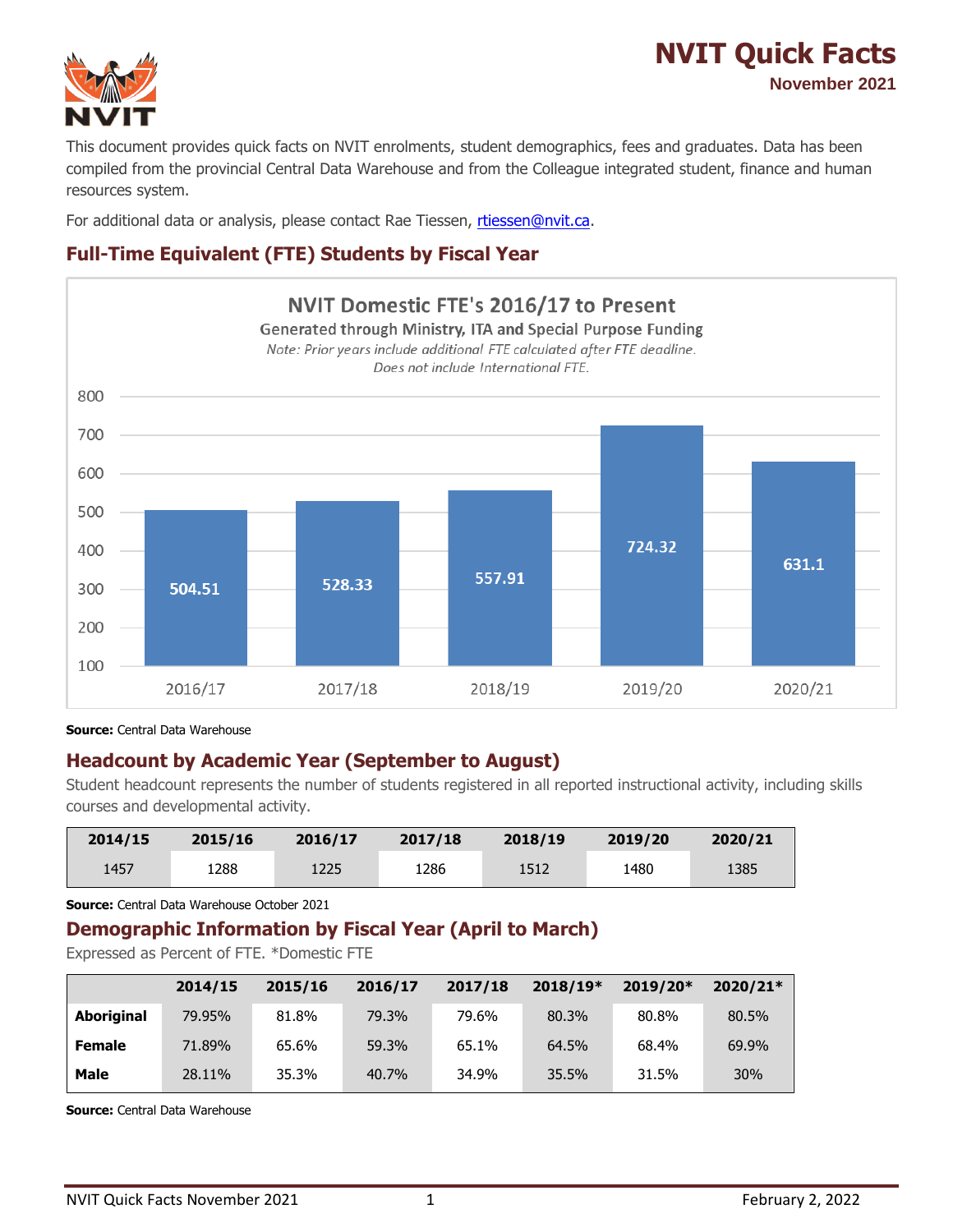### **Bands by Fiscal Year (April to March)**

|                   | 2014/15 | 2015/16 | 2016/17 | 2017/18 | 2018/19 | 2019/20 | 2020/21 |
|-------------------|---------|---------|---------|---------|---------|---------|---------|
| <b>Within BC</b>  | 118     | 117     | 117     | 123     | 136     | 139     | 141     |
| <b>Outside BC</b> |         |         |         |         | 10      | 10      |         |

**Source:** Central Data Warehouse

#### **Age (Headcount) by Academic Year (September to August)**

Historically, the 30 – 39-year old group is NVIT's largest age group.

|                | 2014/15 | $\frac{0}{0}$ | 2015/16 | $\frac{0}{0}$ | 2016/17 | $\frac{0}{0}$ | 2017/18 | $\frac{0}{0}$ | 2018/19 | $\frac{0}{0}$ | 2019/20 | $\frac{9}{6}$ | 2020/21 | $\frac{0}{0}$ |
|----------------|---------|---------------|---------|---------------|---------|---------------|---------|---------------|---------|---------------|---------|---------------|---------|---------------|
| 17 <           | 29      | 2%            | 42      | 3%            | 62      | <b>5%</b>     | 45      | 3%            | 52      | 3%            | 40      | 3%            | 45      | 3%            |
| 18 to 21       | 170     | <b>12%</b>    | 194     | <b>15%</b>    | 169     | <b>14%</b>    | 201     | 16%           | 242     | 16%           | 212     | <b>14%</b>    | 185     | 13%           |
| 22 to 24       | 172     | <b>12%</b>    | 137     | <b>11%</b>    | 127     | <b>10%</b>    | 120     | 9%            | 136     | 9%            | 130     | 9%            | 124     | 9%            |
| 25 to 29       | 283     | 19%           | 214     | <b>17%</b>    | 181     | <b>15%</b>    | 204     | 16%           | 211     | <b>14%</b>    | 209     | <b>14%</b>    | 200     | <b>14%</b>    |
| 30 to 39       | 339     | 23%           | 275     | 21%           | 241     | <b>20%</b>    | 293     | 23%           | 327     | 22%           | 346     | 23%           | 309     | 22%           |
| 40 to 49       | 220     | <b>15%</b>    | 183     | <b>14%</b>    | 202     | <b>16%</b>    | 192     | <b>15%</b>    | 242     | 16%           | 256     | <b>17%</b>    | 252     | <b>18%</b>    |
| 50 to 64       | 213     | <b>15%</b>    | 211     | 16%           | 199     | 16%           | 196     | <b>15%</b>    | 238     | 16%           | 229     | <b>15%</b>    | 209     | <b>15%</b>    |
| $65+$          | 31      | 2%            | 32      | 2%            | 44      | 4%            | 35      | 3%            | 64      | 4%            | 57      | 4%            | 58      | 4%            |
| <b>Unknown</b> |         | 0%            |         | 0%            |         | 0%            |         | 0%            |         | 0%            |         | 0%            | 3       | 0%            |
| <b>Total</b>   | 1457    |               | 1288    |               | 1225    |               | 1286    |               | 1512    |               | 1480    |               | 1385    |               |

**Source:** Central Data Warehouse October 2021

#### **Courses by Fiscal Year (April to March)**

NVIT experienced a record-breaking year in 2019/20 as indicated by the number of sections and registrations.

|                             | 2014/15 | 2015/16 | 2016/17 | 2017/18 | 2018/19 | 2019/20 | 2020/21 |
|-----------------------------|---------|---------|---------|---------|---------|---------|---------|
| <b>Sections Offered</b>     | 641     | 628     | 617     | 621     | 660     | 797     | 732     |
| <b>Course Registrations</b> | 5975    | 6146    | 5838    | 5817    | 6201    | 7596    | 6182    |
| Locations                   | 31      | 33      | 36      | 38      | 37      | 31      | $24*$   |

**Source:** Central Data Warehouse

\*In addition to face-to-face community deliveries, online community deliveries with more than 5 enrolments are included in this total.

#### **Financial Facts**

|                                                                      | 2015/16 | 2016/17 | 2017/18 | 2018/19 | 2019/20 | 2020/21 | 2021/22 |
|----------------------------------------------------------------------|---------|---------|---------|---------|---------|---------|---------|
| <b>Tuition Per</b><br>Credit*                                        | 80.77   | 82.39   | 84.04   | 85.72   | 87.43   | 89.18   | 90.96   |
| <b>Tuition Per</b><br><b>Credit (Year</b><br>$3\,8\,4$ <sup>**</sup> | 116.84  | 119.18  | 121.56  | 123.99  | 126.47  | 129.00  | 131.58  |

\* In 2021/22 the provincial average full year (30 credits) of Arts tuition (College and Institute simple average) was about \$3470 compared to \$2729 at NVIT. \*\* In 2021/22 the provincial average for tuition by credit for degree programs (Teaching-Intensive & Research-Intensive Universities simple average) was about \$5232 compared to \$3947 at NVIT.

**Source:** *[Cost and Return Investment of Post-Secondary Education](http://www2.gov.bc.ca/gov/content/education-training/post-secondary-education/data-research/cost-of-post-secondary-education)*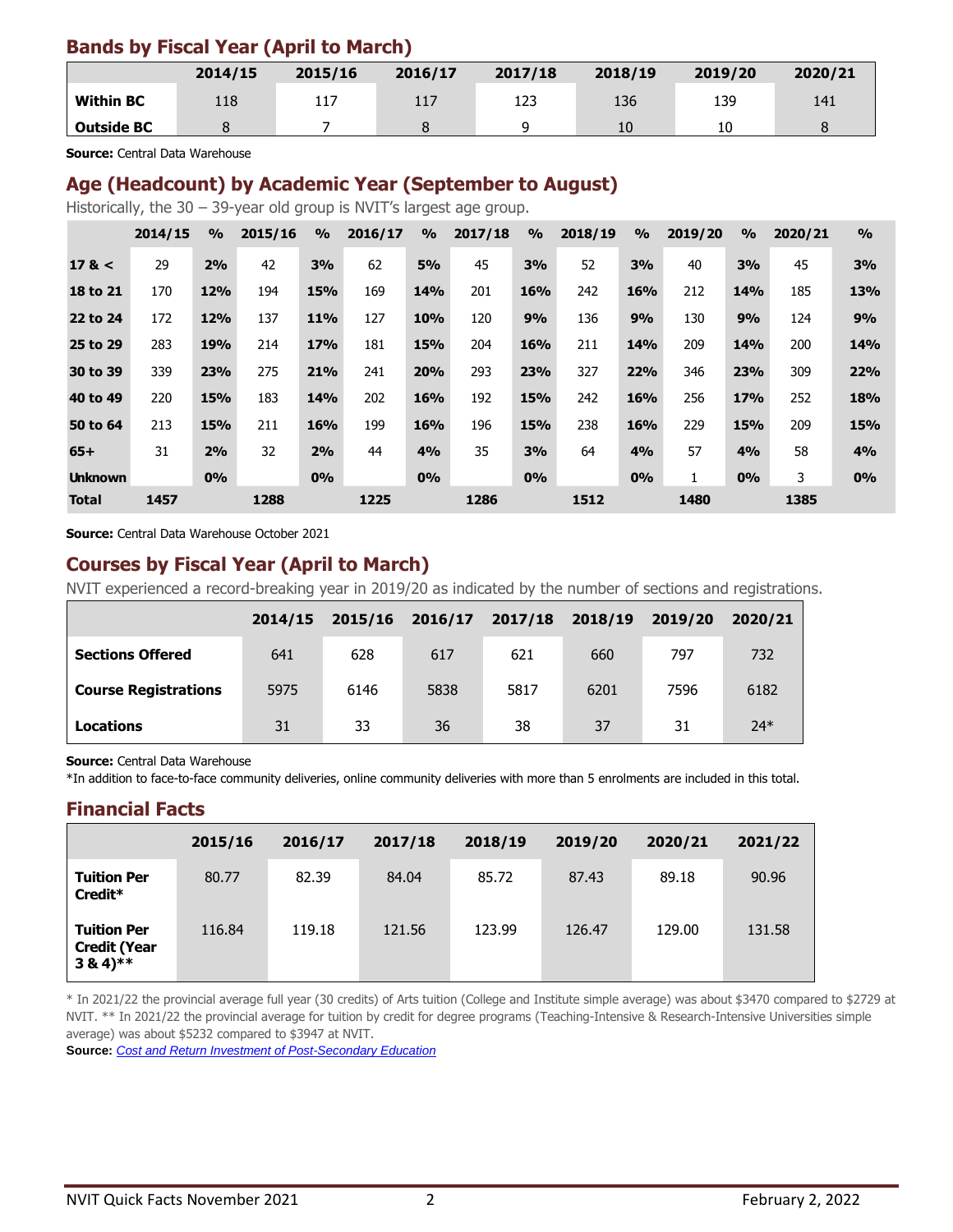## **Graduates by Program by Academic Year (End Date Within)**

Over the past seven years, NVIT's Bachelor of Social Work program produced the highest number of graduates. Bridging to Trades and Health Care Assistant round out the top three.

| <b>Program</b>                                   | 2014/15        | 2015/16        | 2016/17        | 2017/18        | 2018/19        | 2019/20        | 2020/21      | <b>Total</b>            |
|--------------------------------------------------|----------------|----------------|----------------|----------------|----------------|----------------|--------------|-------------------------|
| Aboriginal Comm. Economic Dev. Cert.             | 1              |                | 1              |                |                |                |              | $\overline{\mathbf{2}}$ |
| Aboriginal Comm. Economic Dev. Diploma           | 1              |                | 2              |                |                |                |              | 3                       |
| Aboriginal Early Childhood Education Cert.       | 13             | 7              | $\mathbf{1}$   | 6              | 18             | 6              | 18           | 69                      |
| Aboriginal Early Childhood Education Dipl.       | 4              |                | $\overline{7}$ | 1              | 2              | 4              | 8            | 26                      |
| Aboriginal Governance and Leadership             |                |                |                |                |                |                | 10           | 10                      |
| Aboriginal Leadership in the Justice System      | 5              |                |                |                |                |                |              | 5                       |
| <b>Access to Practical Nursing Diploma</b>       |                | $\overline{7}$ |                | 11             |                | 14             |              | 32                      |
| Administrative Studies Certificate               | 4              | 3              | 2              |                | 8              | 2              | 3            | 22                      |
| Administrative Studies Diploma                   |                | 5              | $\mathbf{1}$   | $\overline{2}$ |                | 5              | 3            | 16                      |
| Associate of Art - Criminology                   |                | 1              | 2              | 7              | 3              | 5              | 6            | 24                      |
| <b>Associate of Arts - First Nations Studies</b> |                |                | 1              |                | 1              |                |              | $\overline{2}$          |
| <b>Associate of Arts - General Arts</b>          | 9              | 8              | 8              | 6              | 8              | 14             | 12           | 65                      |
| <b>Bachelor of Social Work</b>                   | 38             | 25             | 27             | 25             | 28             | 31             | 24           | 198                     |
| <b>Bridging to Trades Certificate</b>            | 27             | 31             | 33             | 24             | 13             | 6              | 11           | 145                     |
| Chemical Addiction Worker Certificate            | 9              | 28             | 16             | 25             | 15             | $\overline{7}$ | 26           | 126                     |
| Chemical Addiction Worker Diploma                | 7              | 12             | 4              | 28             | 9              | 7              |              | 67                      |
| Chemical Addiction Worker Adv Dipl.              | 8              | 12             |                | $\mathbf{1}$   | 23             |                |              | 44                      |
| College Readiness                                | 25             | 25             | 32             | 28             | 18             | 9              | 3            | 140                     |
| Community & Public Safety Prof. Cert.            |                |                |                |                |                |                | 4            | 4                       |
| Culinary Arts Professional Cook 1 Cert.          |                |                |                |                | 3              | 6              | 3            | 12                      |
| <b>Education Coordinators Diploma</b>            |                | $\mathbf{1}$   |                |                |                |                |              | $\mathbf{1}$            |
| Electrician Pre-Apprenticeship Cert.             |                | $\overline{7}$ | 10             |                | $\overline{7}$ | 4              |              | 28                      |
| Employment Skills Access Certificate             | 31             | 19             |                | 8              | 3              |                | $\mathbf{1}$ | 62                      |
| Envr. Resource Technology Cert.                  | 7              | 7              | 19             | 10             | 29             | 22             | 10           | 104                     |
| Envr. Resource Technology Dip                    | 8              | 4              | 5              | 12             | 7              | 17             | 18           | 71                      |
| Executive Assistant Diploma                      |                |                |                | 7              | 4              | 1              |              | 12                      |
| First Nations Public Administration Cert.        | $\mathbf{1}$   |                |                |                |                |                |              | 1                       |
| First Nations Public Administration Dipl.        | 1              |                |                |                |                |                |              | $\mathbf{1}$            |
| First Nations Speech Language                    | 1              |                |                |                |                | 14             | $\mathbf{1}$ | 16                      |
| Foundations in Innovation and Tech Cert.         |                |                |                |                | 38             | 35             | 49           | 122                     |
| Health Care Assistant Certificate                | 21             | 20             | 10             | 42             | 16             | 25             | 8            | 142                     |
| Indigenous Human Services Diploma                |                |                |                |                |                | 8              | 7            | 15                      |
| Indigenous Language Diploma                      |                |                |                |                | $\mathbf{1}$   |                |              | $\mathbf{1}$            |
| Law Enforcement Preparation Cert.                | $\overline{2}$ | 6              | 4              | 4              | 3              |                |              | 19                      |
| Nsyilxcen Language Fluency Certificate           |                |                |                |                |                |                | 20           | 20                      |
| Nsyilxcen Language Fluency Diploma               |                |                |                |                |                |                | 12           | 12                      |
| Office Administration Cert.                      | 19             | 19             | 16             | 33             | 7              | 20             | 2            | 116                     |
| Plumbing and Piping Foundations                  | 10             | 13             |                | 8              |                |                |              | 31                      |
| Residential Construction Foundations             | 5              |                | 5              | 4              |                | 4              | 3            | 21                      |
| <b>Welder Foundation Certificate</b>             |                |                |                |                |                | 6              |              | 6                       |
| <b>Totals</b>                                    | 257            | 260            | 206            | 292            | 264            | 272            | 262          | 1813                    |

**Source:** Central Data Warehouse October 2021